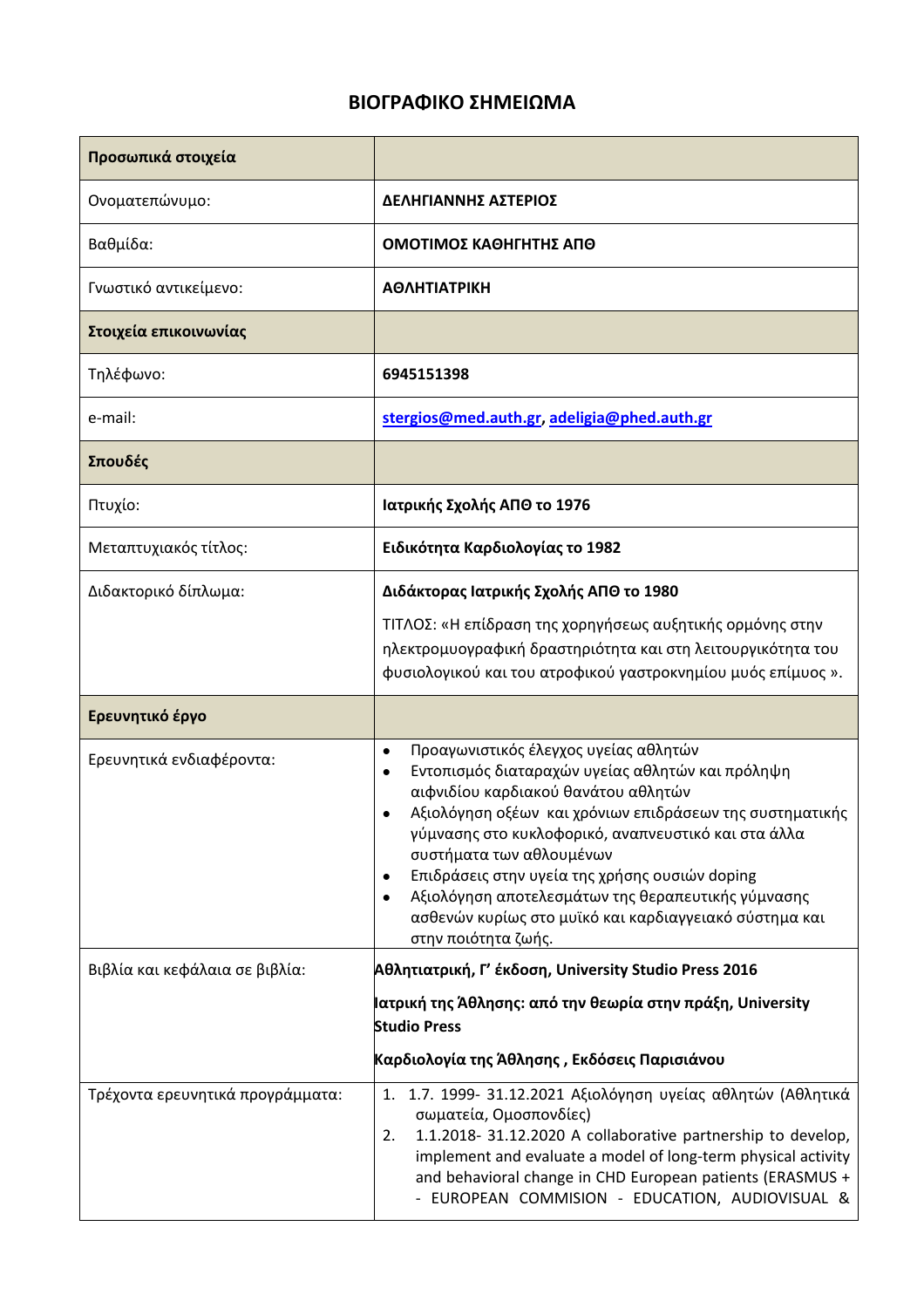|                                                       | <b>CULTURE EXECUTIVE AGENCY)</b><br>1.1.2020-31.12.2021 A European collaborative and innovative<br>3.<br>partnership to promote physical activity after stroke event<br>(ERASMUS + - EDUCATION, AUDIOVISUAL & CULTURE<br><b>EXECUTIVE AGENCY)</b><br>20.6.2008- 19.6.2021 (Δήμος Θεσσαλονίκης): Άσκηση και<br>4.9.<br>ποιότητα ζωής σε χρόνιες παθήσεις<br>17.9.11- 17.9.13 (National Strategic Reference Framework<br>5.<br>2007-2013 program for development). An intelligent telematic<br>system for the evaluation of biological parameters in athletes<br>-athletes' e-health<br>17.5.2009-17.5.2010 (Δήμος Θεσσαλονίκης): Centres of Re-<br>6.<br>establishment of Protection of Elderly People" (KAPI) at the<br>Municipality of Thessaloniki<br>17.5.2009-17.5.2010 (Δήμος Θεσσαλονίκης): Web Social<br>7.<br>Charter of the Municipality of Thessaloniki |
|-------------------------------------------------------|-------------------------------------------------------------------------------------------------------------------------------------------------------------------------------------------------------------------------------------------------------------------------------------------------------------------------------------------------------------------------------------------------------------------------------------------------------------------------------------------------------------------------------------------------------------------------------------------------------------------------------------------------------------------------------------------------------------------------------------------------------------------------------------------------------------------------------------------------------------------|
| Κριτής σε επιστημονικά περιοδικά:                     | 1. American Journal of Cardiology                                                                                                                                                                                                                                                                                                                                                                                                                                                                                                                                                                                                                                                                                                                                                                                                                                 |
|                                                       | 2. American Journal of Kidney Disease                                                                                                                                                                                                                                                                                                                                                                                                                                                                                                                                                                                                                                                                                                                                                                                                                             |
|                                                       | Clinical rehabilitation<br>3.                                                                                                                                                                                                                                                                                                                                                                                                                                                                                                                                                                                                                                                                                                                                                                                                                                     |
|                                                       | 4. European Journal of Cardiovascular Prevention and                                                                                                                                                                                                                                                                                                                                                                                                                                                                                                                                                                                                                                                                                                                                                                                                              |
|                                                       | Rehabilitation                                                                                                                                                                                                                                                                                                                                                                                                                                                                                                                                                                                                                                                                                                                                                                                                                                                    |
|                                                       | 5. European Journal of Preventive Cardiology                                                                                                                                                                                                                                                                                                                                                                                                                                                                                                                                                                                                                                                                                                                                                                                                                      |
|                                                       | Journal of Rehabilitation Medicine<br>6.                                                                                                                                                                                                                                                                                                                                                                                                                                                                                                                                                                                                                                                                                                                                                                                                                          |
|                                                       | 7. Nephrol Dialysis Transplantation                                                                                                                                                                                                                                                                                                                                                                                                                                                                                                                                                                                                                                                                                                                                                                                                                               |
| Επιστημονικά<br>άρθρα<br>Scopus<br>στο<br>(αναφορές): | Αναφορές στη διεθνή βιβλιογραφία: 4189 (h-index 24)                                                                                                                                                                                                                                                                                                                                                                                                                                                                                                                                                                                                                                                                                                                                                                                                               |
| Επιλεγμένες δημοσιεύσεις σε διεθνή                    |                                                                                                                                                                                                                                                                                                                                                                                                                                                                                                                                                                                                                                                                                                                                                                                                                                                                   |
| επιστημονικά περιοδικά                                | 1. Kouidi, E, Iacovides, A, Iordanidis, P, Vassiliou, S, Deligiannis, A,                                                                                                                                                                                                                                                                                                                                                                                                                                                                                                                                                                                                                                                                                                                                                                                          |
|                                                       | Ierodiakonou, C, Tourkantonis, A. Exercise renal rehabilitation<br>program (ERRP): Psychosocial effects. Nephron 1997; 77,2,<br>152-158                                                                                                                                                                                                                                                                                                                                                                                                                                                                                                                                                                                                                                                                                                                           |
|                                                       | 2. Kouidi, E, Albani, M, Natsis, K, Megalopoulos, A, Gigis, P,<br>Guiba-Tziampiri, O, Deligiannis, A, Tourkantonis, A. The effects<br>of exercise training on muscle atrophy in hemodialysis<br>patients. Nephrol Dial Transpl 1998; 13, 685-699.                                                                                                                                                                                                                                                                                                                                                                                                                                                                                                                                                                                                                 |
|                                                       | 3. Mougios, V, Kouidi, E, Kiparos A, Deligiannis, A. Effect of<br>exercise on the proportion of unsaturated fatty acids in serum<br>of untrained middle-aged individuals. Br J Sports Med 1998;<br>32, 58-62.                                                                                                                                                                                                                                                                                                                                                                                                                                                                                                                                                                                                                                                     |
|                                                       | 4. Kouidi, E., Fahadidou - Tsiligiroglou, A., Tassoulas E.,<br>Deligiannis, A., Coats, A. White coat hypertension detected<br>during screening of male adolescent athletes. Am J<br>Hypertension 1999; 12, 223-226.<br>5. Deligiannis, A, Kouidi, E, Tourkantonis, A. The effects of<br>physical training on heart rate variability in hemodialysis                                                                                                                                                                                                                                                                                                                                                                                                                                                                                                               |
|                                                       | patients. Am J Cardiol 1999; 84: 197-202.<br>6. Deligiannis, A., Kouidi, E., Tassoulas E., Gigis, P., Tourkantonis,<br>A, Coats, A. Cardiac response to physical training in                                                                                                                                                                                                                                                                                                                                                                                                                                                                                                                                                                                                                                                                                      |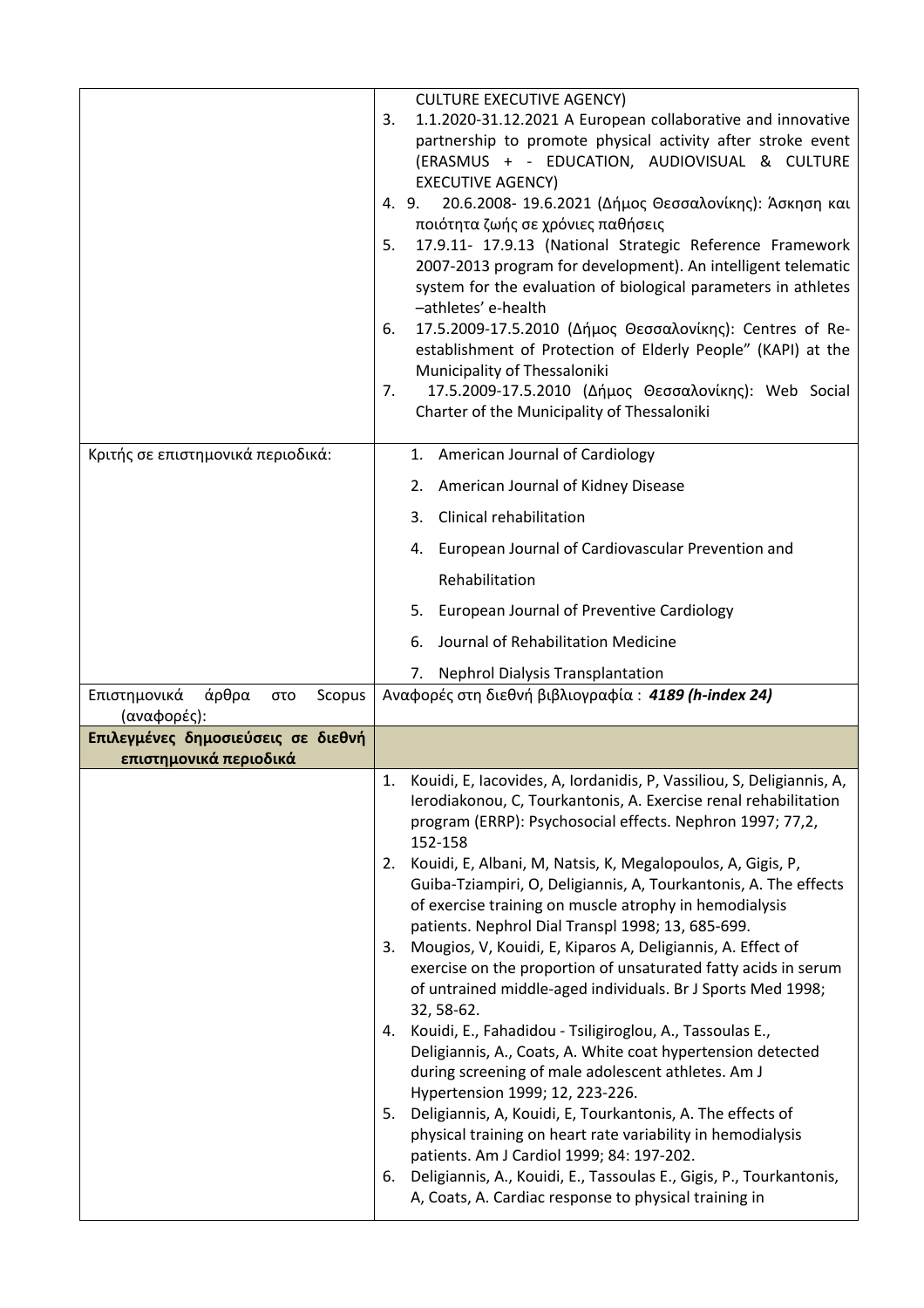|    | hemodialysis patients: An echocardiographic study at rest and<br>during exercise. Int J Cardiol 1999; 70, 253-266.                   |
|----|--------------------------------------------------------------------------------------------------------------------------------------|
|    | 7. Kyparos, A., Matziari, C., Albani, M., Arsos, G., Sotiriadou S.,                                                                  |
|    | Deligiannis, A. A decrease in soleus muscle force generation in                                                                      |
|    | rats after downhill running. Can J Appl Physiol 2001; 26, 323-5                                                                      |
| 8. | Siountas, A., Koutlianos, N., Kouidi, E., Molivda, E., Deligiannis,                                                                  |
|    | A., Tourkantonis, A. Physical activity and bone mineral density                                                                      |
|    | in hemodialysis patients. Hungarian Rev Sports Med 2001; 163-<br>170.                                                                |
|    | 9. Konstantinidou, E., Koukouvou, G., Kouidi, E., Deligiannis, A.,                                                                   |
|    | Tourkantonis, A. Exercise renal rehabilitation: comparison of                                                                        |
|    | three exercise programs. J Rehabil Med 2001; 34, 40-45.                                                                              |
|    | 10. Deligiannis, A. Cardiac effects of anabolics. In: Biomedical Side                                                                |
|    | effects of Doping. (Peters, C., Schulz, T., Michna, H. eds).                                                                         |
|    | SPORT and BUCH Straub, Cologne, 2001, 81-89.                                                                                         |
|    | 11. Kouidi, E., Haritonidis, K., Koutlianos, N., Deligiannis, A. Effects                                                             |
|    | of athletic training on heart rate variability. Clin Physiol Funct                                                                   |
|    | Imag 2002, 22, 279-84                                                                                                                |
|    | 12. Deligiannis, A., Kouidi, E. Health risks of social drugs in                                                                      |
|    | athletes. In: Health and Doping Risks of Nutritional                                                                                 |
|    | Supplements and Social Drugs. German Sport University                                                                                |
|    | Cologne, 2002, 23-27.                                                                                                                |
|    | 13. Koutlianos, A., Koutlianos, N., Kouidi, E., Metaxas, Th.,                                                                        |
|    | Deligiannis, A. Aerobic capacity in athletes with mild mitral                                                                        |
|    | valve prolapse and transient arrhythmias. Hungarian Review of                                                                        |
|    | Sports Medicine 2003, 85-93.                                                                                                         |
|    | 14. Sendelides, Th., Metaxas, Th., Kouidi, E., Koutlianos, N.,                                                                       |
|    | Deligiannis, A. Heart rate variability changes in soccer players.                                                                    |
|    | Austrian J Sports Med 2003; 2: 10-13.                                                                                                |
|    | 15. Haritonidis, K., Koutlianos, N., Kouidi, E., Haritonidou, M.,<br>Deligiannis, A. Seasonal variation of aerobic capacity in elite |
|    | soccer, basketball and volleyball players. J Hum Movement                                                                            |
|    | Stud 2004, 46: 289-302.                                                                                                              |
|    | 16. Koukouvou, G., Kouidi, E., Iacovides, A., Konstantinidou, E.,                                                                    |
|    | Kaprinis, G. Deligiannis, A. Quality of life, psychological and                                                                      |
|    | physiological changes following exercise training in patients                                                                        |
|    | with chronic heart failure. J Rehabil Med. 2004, 36(1):36-41.                                                                        |
|    | 17. Kouidi, E., Grekas, D., Deligiannis, A., Tourkantonis, A.                                                                        |
|    | Outcomes of long-term exercise training in dialysis patients:                                                                        |
|    | comparison of two training programs. Clin Nephrol. 2004, 61                                                                          |
|    | Suppl 1: S31-8.                                                                                                                      |
|    | 18. Deligiannis, A. Exercise rehabilitation and skeletal muscle                                                                      |
|    | benefits in hemodialysis patients. Clin Nephrol., 61 Suppl 1:                                                                        |
|    | S46-50.                                                                                                                              |
|    | 19. Deligiannis, A. (2004). Cardiac adaptations following exercise                                                                   |
|    | training in hemodialysis patients. Clin Nephrol. 2004, 61 Suppl<br>1: S39-45                                                         |
|    | 20. Metaxas, T., Koutlianos, N., Sentelides, T., Kouidi, E.,                                                                         |
|    | Deligiannis, A. Physiological profile of amateur top level soccer                                                                    |
|    | players according to positional role. J Hum Movement Stud                                                                            |
|    | 2004; 46: 347-358.                                                                                                                   |
|    | 21. Koutlianos, N., Kouidi, E., Metaxas, T., Deligiannis, A. Non-                                                                    |
|    | invasive cardiac electrophysiological indices in soccer players                                                                      |
|    |                                                                                                                                      |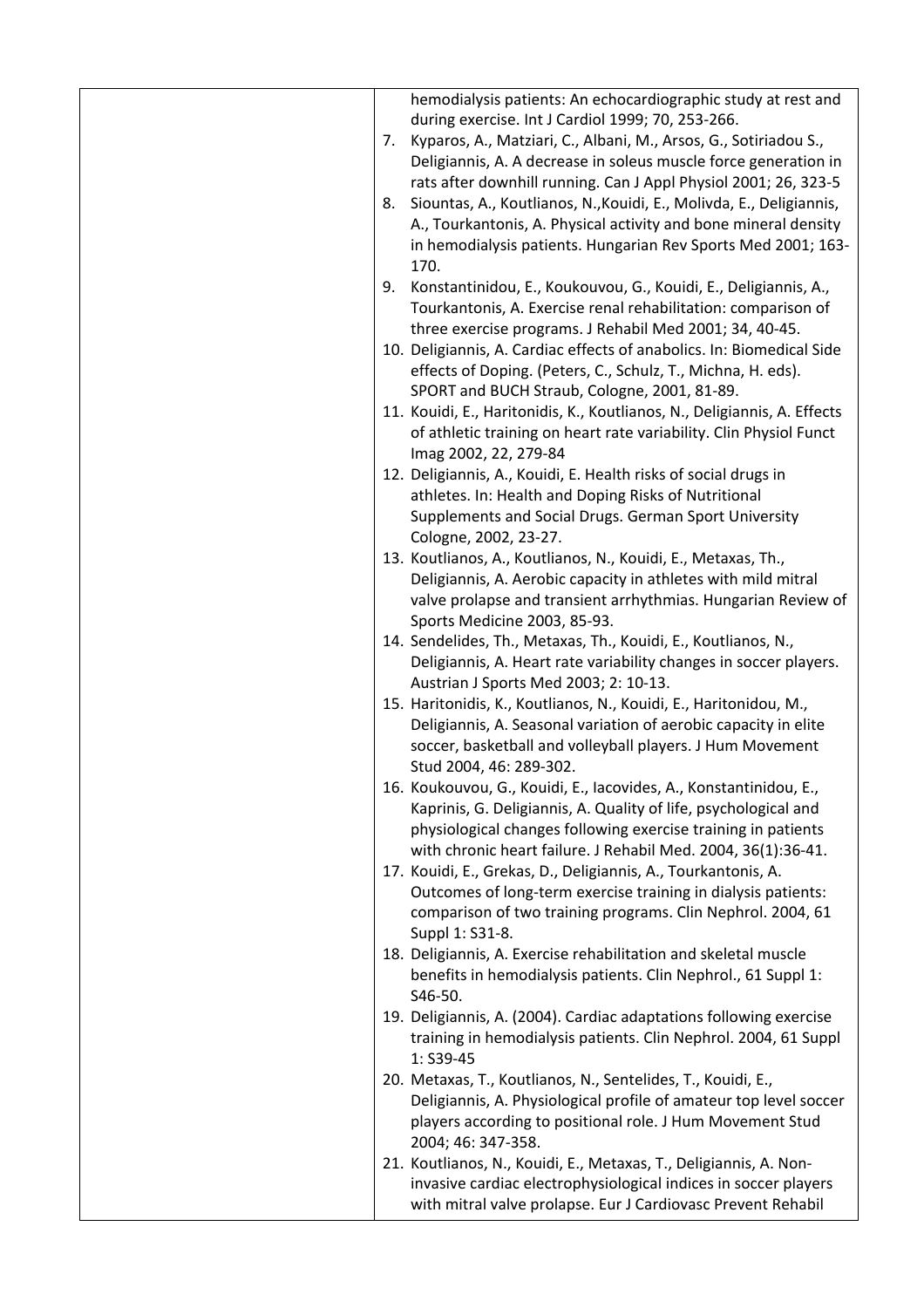| 2004; 11: 435-441<br>22. Koutlianos, N., Kouidi, E., Deligiannis A. Heart rate variability in                                 |
|-------------------------------------------------------------------------------------------------------------------------------|
| soccer players with mitral valve prolapse or benign arrhythmia.<br>J Sport Sci Health 2004; 1:5-10                            |
| 23. Haritonides, K., Kouidi, E., Koutlianos, N., Haritonidou, M.,                                                             |
| Deligiannis, A. Cardiac adaptations in elite volleyball players.                                                              |
| Austrian J Sports Medicine 2004; 1: 23-29.                                                                                    |
| 24. Mameletzi, D., Deligiannis, A. Preparticipation health screening                                                          |
| in swimmers. Osterreichisches J Sportmedizin 2004; 4: 6-10.                                                                   |
| 25. Mameletzi, D., Deligiannis, A. Physiological responses and                                                                |
| health disorders in marathon swimmers. Osterreichisches J                                                                     |
| Sportmedizin 2004, 4: 11-16.<br>26. Corrado, D., Pelliccia, A., Bjornstad, H., Vanhees, L., Biffi, A.,                        |
| Borjesson, M., Panhuyzen-Goedkoop, NM., Deligiannis, A.,                                                                      |
| Solberg, E., Dugmore, D., et al. Cardiovascular pre-participation                                                             |
| screening of young competitive athletes for prevention of                                                                     |
| sudden death: proposal for a common European protocol.                                                                        |
| Consensus Statement of the Study Group of Sport Cardiology                                                                    |
| of the Working Group of Cardiac Rehabilitation and Exercise                                                                   |
| Physiology and the Working Group of Myocardial and                                                                            |
| Pericardial Diseases of the European Society of Cardiology. Eur                                                               |
| Heart J 2005; 26(5):516-24.                                                                                                   |
| 27. Metaxas Th, Koutlianos, N., Kouidi, E., Deligiannis, A.                                                                   |
| Comparative study of field and laboratory tests for the                                                                       |
| evaluation of aerobic capacity in soccer players. J Strength                                                                  |
| Cond Res 2005; 19(1):79-84.<br>28. Pelliccia, A., Fagard, RH., Bjornstad, H., Deligiannis, A. et al.                          |
| Recommendations for competitive sports participation in                                                                       |
| athletes with cardiovascular disease: a consensus document                                                                    |
| from the Study Group of Sports Cardiology of the Working                                                                      |
| Group of Cardiac Rehabilitation and Exercise Physiology and                                                                   |
| the Working Group of Myocardial and Pericardial Diseases of                                                                   |
| the European Society of Cardiology. Eur Heart J 2005;                                                                         |
| 26(14):1422-45                                                                                                                |
| 29. Fagard, RH, Bjornstad, H., Borjesson, M., Carre, F., Deligiannis,<br>A., Vanhees, L. ESC Study Group of Sports Cardiology |
| recommendations for participation in leisure-time physical                                                                    |
| activities and competitive sports for patients with                                                                           |
| hypertension. Eur J Cardiovasc Prev Rehabil 2005;12(4):326-31                                                                 |
| 30. Alexiou, S., Kouidi, E., Fahadidou-Tsiligiroglou, A., Karamouzis,                                                         |
| M., Deligiannis, A. (2005). Cardiac function after exhaustive                                                                 |
| open-sea swimming. J Sports Med Phys Fitness 2005; 45(1):98-<br>104.                                                          |
| 31. Alexiou, S., Haritonidis, K., Deligiannis, A. Cardiovascular                                                              |
| responses to swimming. Angiology 2005; 56(6):715-21.                                                                          |
| 32. Tsintsifa, E., Fahadidis, P., Fahadidou -Tsiligiroglou, A.,                                                               |
| Deligiannis, A. Interactions among habitual physical activity,                                                                |
| eating patterns, and diet composition. Angiology 2006;                                                                        |
| 57(2):205-9.                                                                                                                  |
| 33. Deligiannis, A., Bjornstad, H., Carre, F., Heidbuchel, H., Kouidi,                                                        |
| E., Panhuyzen-Goedkoop, NM., Pigozzi, F., Schanzer, W.,                                                                       |
| Vanhees, L.; on behalf of the ESC Study Group of Sports                                                                       |
|                                                                                                                               |
| Cardiology. ESC Study Group of Sports Cardiology Position<br>Paper on adverse cardiovascular effects of doping in athletes.   |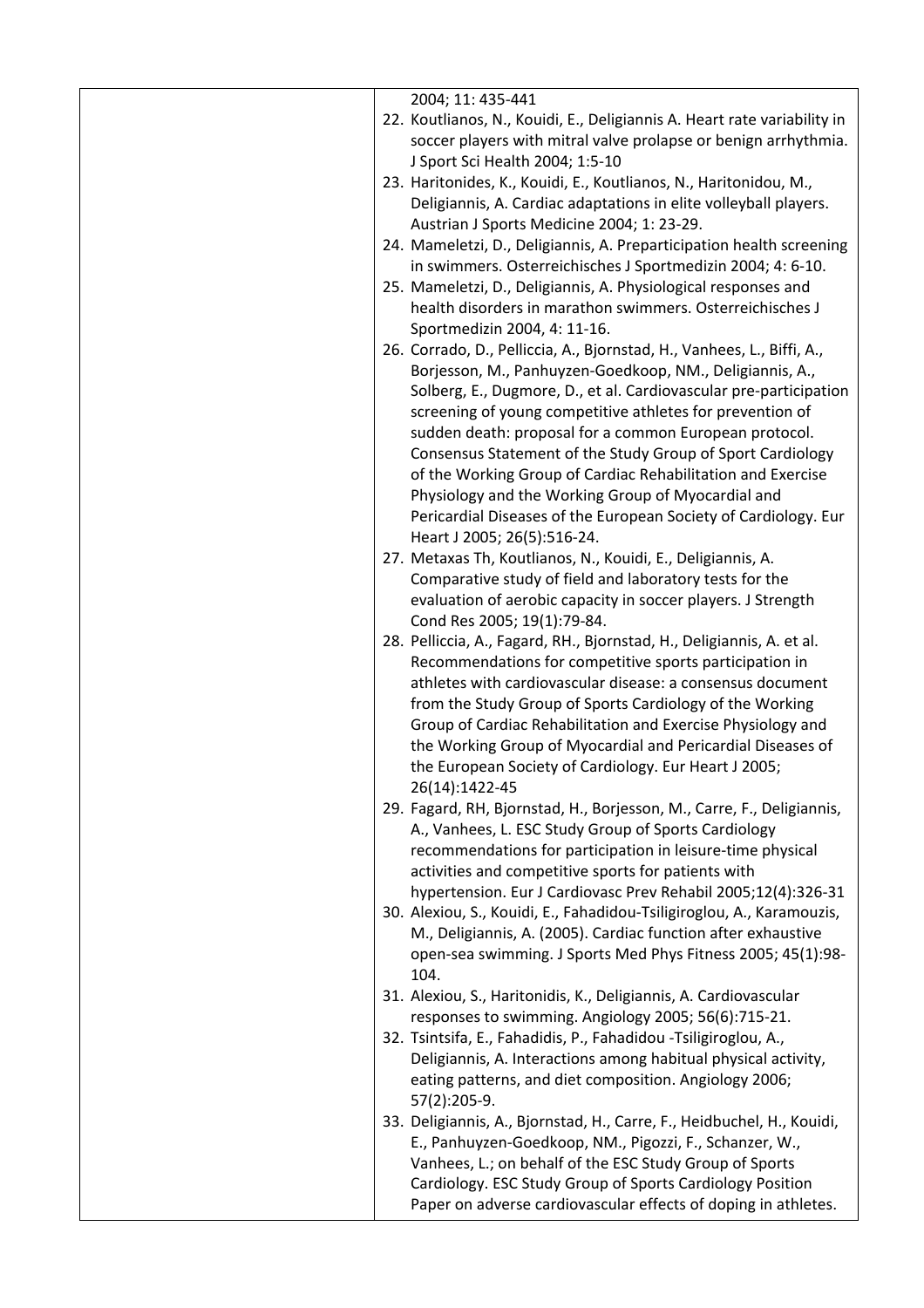| Eur J Cardiovasc Prev Rehabil, 2006; 13(5):687-694.                                                                                            |
|------------------------------------------------------------------------------------------------------------------------------------------------|
| 34. Kouidi, E., Farmakiotis, A., Kouidis, N., Deligiannis, A.                                                                                  |
| Transtelephonic electrocardiographic monitoring of an                                                                                          |
| outpatient cardiac rehabilitation programme. Clin Rehabil                                                                                      |
| 2006; 20(12):1100-4.                                                                                                                           |
| 35. Deligiannis, A., Kouidi, E. Health side effects of doping                                                                                  |
| substances cardiovascular system. Manual of International                                                                                      |
| Symposium "Biomedical side effects of Doping"; Munich, 21st                                                                                    |
| October 2007, pp 45-54.                                                                                                                        |
| 36. Sarikaya, H., Ohanian, J. Deligiannis, A., Georgieva, K., Giraldo,                                                                         |
| E., Grucza, R., Hinchado, D., Koutlianos, N., Kwiatkowska, D.,                                                                                 |
| Ortega, E., Peters, C. Prevention Strategies of doping: Overview                                                                               |
| about the actual status quo in Europe. Congress Manual:                                                                                        |
| Biomedical side effects of doping; International Symposium,                                                                                    |
| Munich, Germany, 2007. pp. 250-261.                                                                                                            |
| 37. Pagkalos, M., Koutlianos, N., Kouidi, E., Pagkalos, E.,                                                                                    |
| Mandroukas, K., Deligiannis, A. Heart rate variability                                                                                         |
| modifications following exercise training in type 2 diabetic                                                                                   |
| patients with definite cardiac autonomic neuropathy. Br J                                                                                      |
| Sports Med 2008.; 42:47-54.                                                                                                                    |
| 38. Samaras, T., Karavasiliadou, S., Kouidi, E., Sahalos, JN.,<br>Deligiannis, A. Transtelephonic electrocardiographic                         |
| transmission in the preparticipation screening of athletes. Int J                                                                              |
| Telemed Appl 2008: 217909                                                                                                                      |
| 39. Petraki, M., Kouidi, E., Grekas, D., Deligiannis, A Effects of                                                                             |
| exercise training during hemodialysis on cardiac baroreflex                                                                                    |
| sensitivity. Clin Nephrol 2008; 70: 210-219.                                                                                                   |
| 40. Ouzouni, S., Kouidi, E., Sioulis, A., Grekas, D., Deligiannis, A.                                                                          |
| Effects of intradialytic exercise training on health-related                                                                                   |
| quality of life indices in haemodialysis patients. Clin Rehabil                                                                                |
| 2009; 23:53-63.                                                                                                                                |
| 41. Karamouzis, I., Grekas, D., Karamouzis, M., Kallaras, K.,                                                                                  |
| Stergiou-Michailidou, V., Kouidi E., Deligiannis, A., Vavatsi-                                                                                 |
| Christaki, N. Physical training in patients on hemodialysis has a                                                                              |
| beneficial effect on the levels of eicosanoid hormone-like                                                                                     |
| substances. Hormones 2009; 8:129-37.                                                                                                           |
| 42. Kouidi, EJ., Grekas, DM., Deligiannis, AP. Effects of exercise                                                                             |
| training on noninvasive cardiac measures in patients                                                                                           |
| undergoing long-term hemodialysis: a randomized controlled                                                                                     |
| trial. Am J Kidney Dis 2009; 54: 511-21.                                                                                                       |
| 43. Mavrovouniotis, F., Koutsis, G., Koutlianos, N., Deligiannis, A.                                                                           |
| The role of media in central obesity of elementary school                                                                                      |
| children in Greece. J Strength and Conditioning Res 2009;                                                                                      |
| 23(6): 1704-1713                                                                                                                               |
| 44. Giagkoudaki, F., Dimitros E., Kouidi, E., Deligiannis, A. Effects of<br>exercise training on heart rate variability indices in individuals |
| with Down Syndrome. Journal of Sport Rehabilitation 2010;                                                                                      |
| 19(2):173-83.                                                                                                                                  |
| 45. Corrado, D., Pelliccia, A., Heidbuchel, H., Sharma, S., Biffi, A.,                                                                         |
| Delise, P., Basso, C., Anastassakis, A., Borjesson, M., Bjornstad,                                                                             |
| H., Carre, F., Deligiannis, A., Dugmore, D., Solberg, E., Mellwig,                                                                             |
| K., Panhuyzen-Goedkoop, N., Vanhees, L., Buja, G., McKenna,                                                                                    |
| W. Recommendations for interpretation of 12-lead                                                                                               |
| electrocardiogram in athlete. Eur Heart J 2010; 31(2):243-59                                                                                   |
|                                                                                                                                                |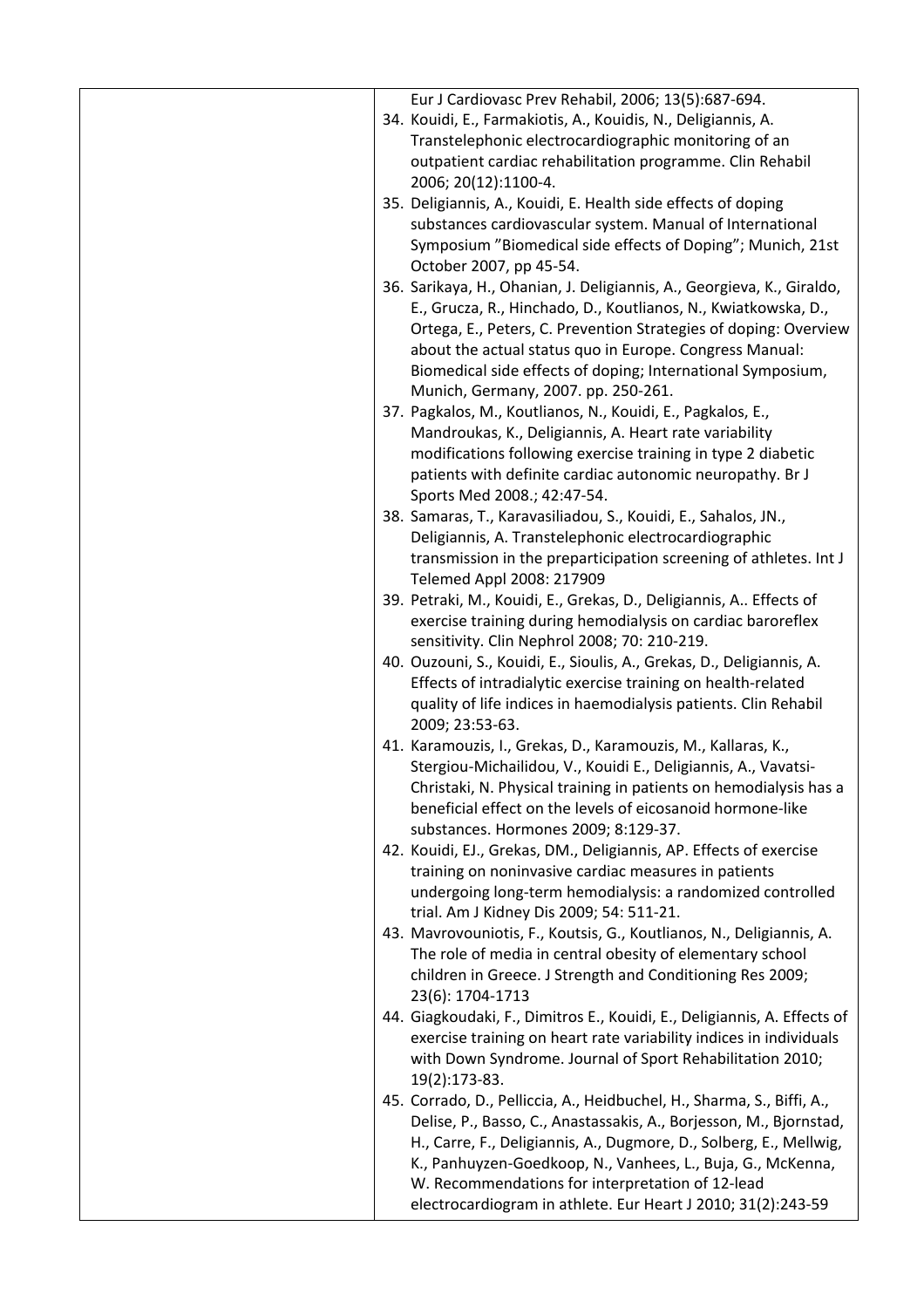| 46. Kouidi, E, Karagiannis, V., Grekas, D., Iakovides, A., Kaprinis, G.,<br>Tourkantonis, A., Deligiannis, AP. Depression, heart rate<br>variability and exercise training in dialysis patients. European<br>Journal of Cardiovascular Prevention and Rehabilitation 2010;<br>$17(2):160-7.$                                                                                                                                    |
|---------------------------------------------------------------------------------------------------------------------------------------------------------------------------------------------------------------------------------------------------------------------------------------------------------------------------------------------------------------------------------------------------------------------------------|
| 47. Deligiannis A, Anastasakis A, Antoniades L, Bobotis G, Geleris P,<br>Goudevenos J, Hahalis G, Kouidi E, Kranidis A, Kremastinos D,<br>Lekakis J, Parcharidis G, Pyrgakis V, Rontogiannis G, Stefanadis<br>C, Styliadis I, Vardas P. Recommendations for the<br>cardiovascular screening of athletes. Hellenic J Cardiol 2010;                                                                                               |
| $51(6):530-7.$<br>48. Mameletzi D, Kouidi E, Koutlianos N, Deligiannis A. Effects of<br>long-term exercise training on cardiac baroreflex sensitivity in<br>patients with coronary artery disease: a randomized controlled<br>trial. Clin Rehabil 2011; 25(3):217-27.                                                                                                                                                           |
| 49. Christoforidi V, Koutlianos N, Deligiannis P, Kouidi E,<br>Deligiannis A. Heart rate variability in free diving athletes. Clin<br>Physiol Funct Imaging 2012; 32(2):162-6.                                                                                                                                                                                                                                                  |
| 50. Fountoulakis KN, Lekka E, Kouidi E, Chouvarda I, Deligiannis A,<br>Maglaveras N. Development of Global Disability Scale (GloDiS):<br>preliminary results. Ann Gen Psychiatry 2012; 11(1):14.                                                                                                                                                                                                                                |
| 51. Samara AP, Kouidi E, Ouzouni S, Vasileiou S, Sioulis A,<br>Deligiannis A. Relationship between exercise test recovery<br>indices and psychological and quality-of-life status in<br>hemodialysis patients: a pilot study. J Nephrol 2012; 26(3):495-<br>501                                                                                                                                                                 |
| 52. Deligiannis, A., Kouidi E. Cardiovascular Side-Effects of Doping<br>in Sports. HJC 2012; 53:447-457                                                                                                                                                                                                                                                                                                                         |
| 53. Dimitros, E., Koutlianos, N., Kouidi, E., Anifanti, M.,<br>Pagourelias, E., Deligiannis, A. Comparative study of ECG and<br>echocardiographic parameters indicative of cardiac<br>hypertrophy in athletes. Sport Sci Health 2012, 8: 101-7                                                                                                                                                                                  |
| 54. Kouidi, E., Vergoulas, G., Anifanti, M., Deligiannis, A. A<br>randomized controlled trial of exercise training on<br>cardiovascular and autonomic function among renal transplant                                                                                                                                                                                                                                           |
| recipients. Nephrol Dial Transplant 2012; 28(5):1294-305<br>55. Pagourelias, E, Efthimiadis, G, Kouidi, E, Zorou, P, Giannoglou,<br>G, Deligiannis, A, Athyros, V, Karagiannis, A, Geleris, P. Efficacy<br>of Various "Classic" Echocardiographic and Laboratory Indices<br>in Distinguishing the "Gray Zone" between Athlete's Heart and<br>Hypertrophic Cardiomyopathy: A Pilot Study.<br>Echocardiography 2013; 30(2):131-9. |
| 56. Pagourelias ED, Kouidi E, Efthimiadis GK, Deligiannis A, Geleris<br>P, Vassilikos V. Right atrial and ventricular adaptations to<br>training in male Caucasian athletes: an echocardiographic<br>study. J Am Soc Echocardiogr 2013;26(11):1344-52.                                                                                                                                                                          |
| 57. Sotiriou, P., Kouidi, E., Samaras, Th, Deligiannis, A. Linear and<br>non-linear analysis of heart rate variability in master athletes<br>and healthy middle-aged non-athletes. Medical Engineering<br>Physics 2013; 35(11):1676-81                                                                                                                                                                                          |
| 58. Kaltsatou AC, Kouidi EI, Anifanti MA, Douka SI, Deligiannis AP.<br>Functional and psychosocial effects of either a traditional<br>dancing or a formal exercising training program in patients<br>with chronic heart failure: a comparative randomized                                                                                                                                                                       |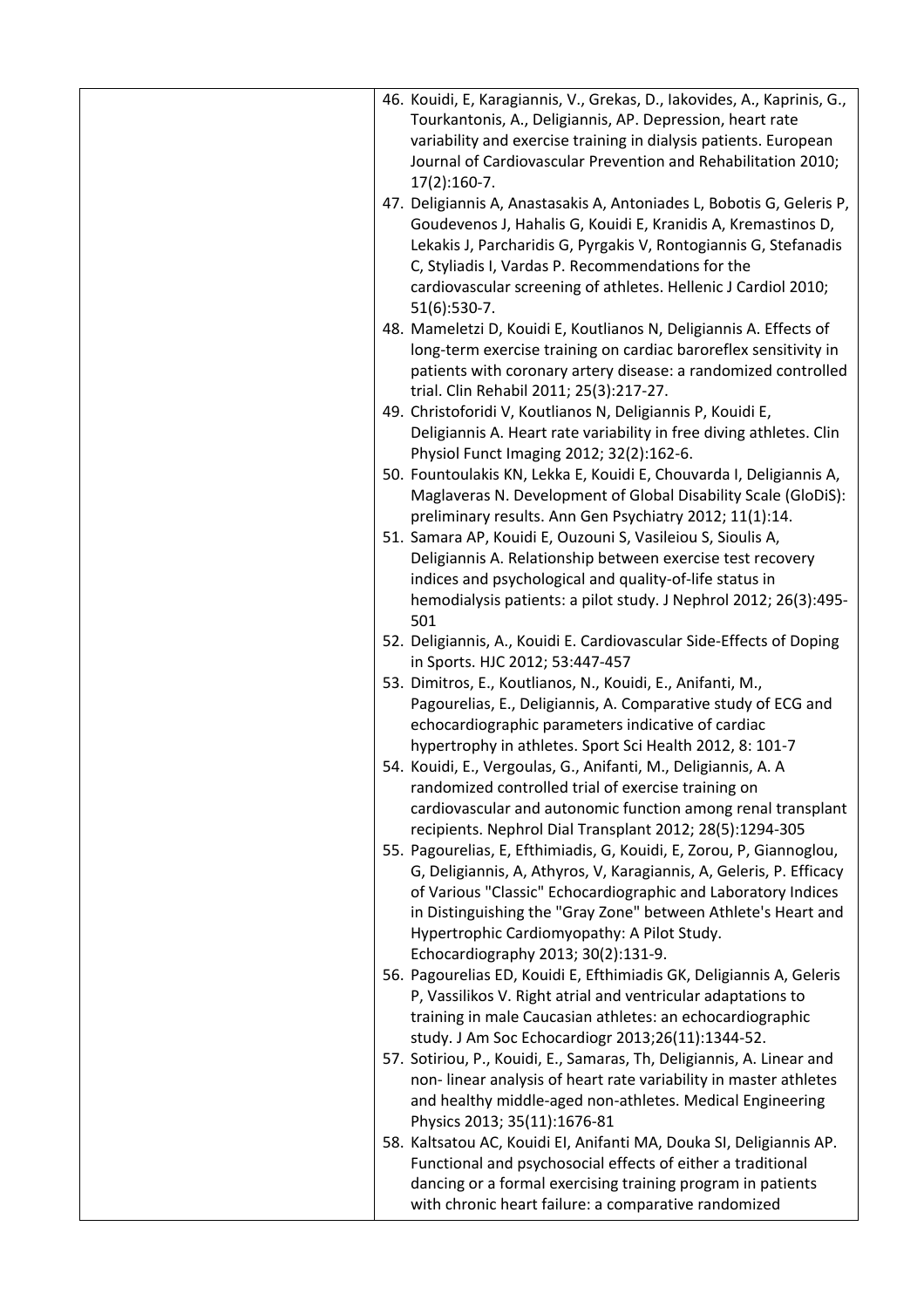| controlled study. Clin Rehabil 2014; 28(2):128-38.                                                        |  |
|-----------------------------------------------------------------------------------------------------------|--|
| 59. Assanelli D, Ermolao A, Carre F, Deligiannis A, Mellwig K,                                            |  |
| Mellwig K, Tahmi M, Cesana BM, Levaggi R, Aliverti P, Sharma                                              |  |
| S. Standardised pre-competitive screening of athletes in some                                             |  |
| European and African countries: the SMILE study. Intern Emerg                                             |  |
| Med. 2014; 9(4):427-34.                                                                                   |  |
| 60. Deligiannis AP, Kouidi EJ, Koutlianos NA, Karagiannis V, Anifanti                                     |  |
| MA, Tsorbatzoglou K, Farmakis D, Avgerinos C, Mameletzi DN,                                               |  |
| Samara AP. Eighteen years' experience applying old and                                                    |  |
| current strategies in the pre-participation cardiovascular                                                |  |
| screening of athletes. Hellenic J Cardiol 2014; 55(1):32-41.                                              |  |
| 61. Assanelli D, Levaggi R, Carré F, Sharma S, Deligiannis A, Mellwig                                     |  |
| KP, Tahmi M, Vinetti G, Aliverti P. Cost-effectiveness of pre-                                            |  |
| participation screening of athletes with ECG in Europe and                                                |  |
| Algeria. Intern Emerg Med 2015; 10(2):143-50.                                                             |  |
| 62. Kaltsatou A, Kouidi E, Fountoulakis K, Sipka C, Theochari V,                                          |  |
| Kandylis D, Deligiannis A. Effects of exercise training with                                              |  |
| traditional dancing on functional capacity and quality of life in                                         |  |
| patients with schizophrenia: a randomized controlled study.                                               |  |
| Clin Rehabil 2015;29(9):882-91.                                                                           |  |
| 63. Christou GA, Kouidi EJ, Anifanti MA, Sotiriou PG, Deligiannis                                         |  |
| AP. A novel strategy for evaluating tilt test in athletes with                                            |  |
| syncope. Eur J Prev Cardiol 2016; 23(9):1003-10                                                           |  |
| 64. Christou GA, Kouidi EJ, Anifanti MA, Sotiriou PG, Deligiannis                                         |  |
| AP. Pathophysiological mechanisms of noncardiac syncope in                                                |  |
| athletes. Int J Cardiol 2016; 224:20-26                                                                   |  |
| 65. Clyne N, Hellberg M, Kouidi E, Deligiannis A, Höglund P.                                              |  |
| Relationship between declining GFR and measures of cardiac                                                |  |
| and vascular autonomic neuropathy. Nephrology 2016;<br>21(12):1047-1055.                                  |  |
| 66. Vordos Z, Kouidi E, Mavrovouniotis F, Metaxas T, Dimitros E,                                          |  |
| Kaltsatou A, Deligiannis A. Impact of traditional Greek dancing                                           |  |
| on jumping ability, muscular strength and lower limb                                                      |  |
| endurance in cardiac rehabilitation programmes. Eur J                                                     |  |
| Cardiovasc Nurs. 2017;16(2):150-156                                                                       |  |
| 67. Papadopoulou SK, Hassapidou MN, Katsiki N, Fachantidis P,                                             |  |
| Fachantidou AI, Daskalou E, Deligiannis AP. Relationships                                                 |  |
| Between Alcohol Consumption, Smoking Status and Food                                                      |  |
| Habits in Greek Adolescents. Vascular Implications for the                                                |  |
| Future. Curr Vasc Pharmacol. 2017;15(2):167-173.                                                          |  |
| 68. Christou GA, Kouidi EJ, Deligiannis AP, Kiortsis DN. Diagnosis                                        |  |
| and Treatment of Dyslipidaemias in Athletes. Curr Vasc                                                    |  |
| Pharmacol. 2017; 15(3):238-247                                                                            |  |
| 69. Zhou Y, Hellberg M, Kouidi E, Deligiannis A, Höglund P, Clyne N.                                      |  |
| Relationships between abdominal aortic calcification,                                                     |  |
| glomerular filtration rate, and cardiovascular risk factors in                                            |  |
| patients with non-dialysis dependent chronic kidney disease.<br>Clinical Nephrology 2018; 90(6): 380-389. |  |
| 70. Sotiriou P, Kouidi E, Karagiannis A, Koutlianos N, Geleris P,                                         |  |
| Vassilikos V, Deligiannis A. Arterial adaptations in athletes of                                          |  |
| dynamic and static sports disciplines - a pilot study. Clin Physiol                                       |  |
| Funct Imaging 2019; 39(3):183-191.                                                                        |  |
| 71. Christou GA, Pagourelias ED, Anifanti MA, Sotiriou PG,                                                |  |
| Koutlianos NA, Tsironi MP, Andriopoulos PI, Christou KA, Kouidi                                           |  |
|                                                                                                           |  |